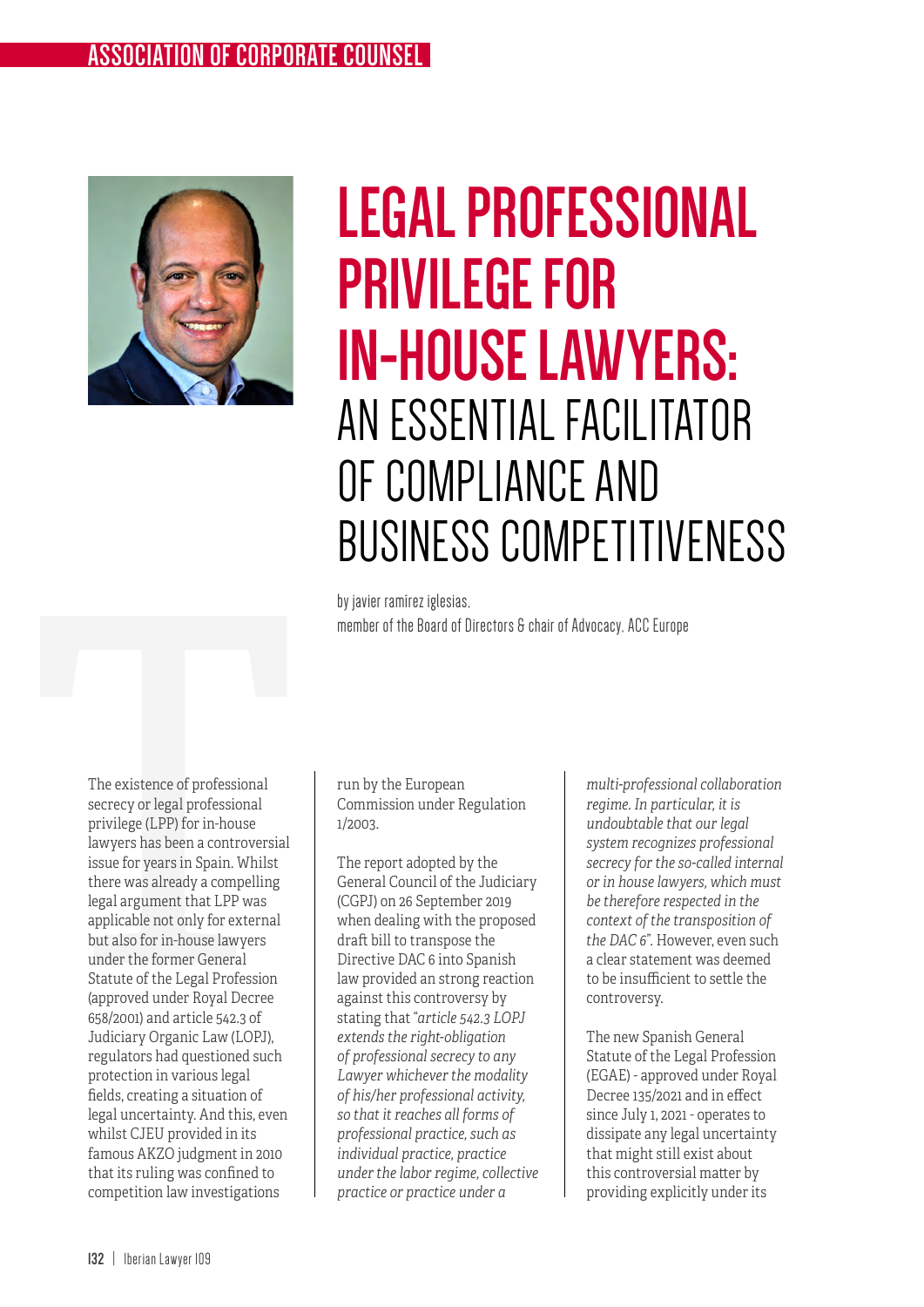

article 39 that the professional secrecy, independence and freedom of lawyers practicing the legal profession under an ordinary employment relationship must be respected.

This landmark development for the in-house legal profession is foreseen to play a key role in fostering compliance and increasing competitiveness for businesses.

On the one hand, LPP plays a major role in fostering a culture of compliance within businesses that are subject to strict compliance requirements which have become more sophisticated year after year. If confidential legal advice is easily accessible for companies, it is more likely that they may act without delay and prevent potential legal infringements. In addition, the increased relevance of the role of in-house lawyers within a company, to a certain

extent, goes in parallel with the interest and commitment of the company to guarantee compliance with an increasingly complex and dynamic regulatory framework that allocates to companies the responsibility for making a self-assessment of their compliance in multiple and diverse legal fields.

In such context, it is critical that corporations can decide how to complete this preventive and proactive exercise of responsibility with freedom to engage internal and/or external legal resources to ensure that their preventive compliance plans are real and effective. Regardless of the client's preference for relying on - by reference to the particularities of the situation - either on internal or external legal professionals, or, as is more likely, on a combination of them, in order to foster a corporate culture of compliance it is crucial to set up

an operative environment where free, honest and trusted talks between business management and in-house lawyers are facilitated, and where business management can easily seek legal advice in confidence from lawyers that may be not only legal subject-matter experts but also have an in-depth knowledge about the company's organization, its business activities and the industry in which it operates.

Moreover, in order to facilitate that the culture of compliance becomes an intrinsic part of the company's management policies, it is important that in-house lawyers can "*take a seat at the table*" and participate - in its role as a lawyer - in discussions with company management about proposed business strategies before they are implemented, so that inhouse lawyers can built-in their legal advice to identify and prevent legal risks, what is